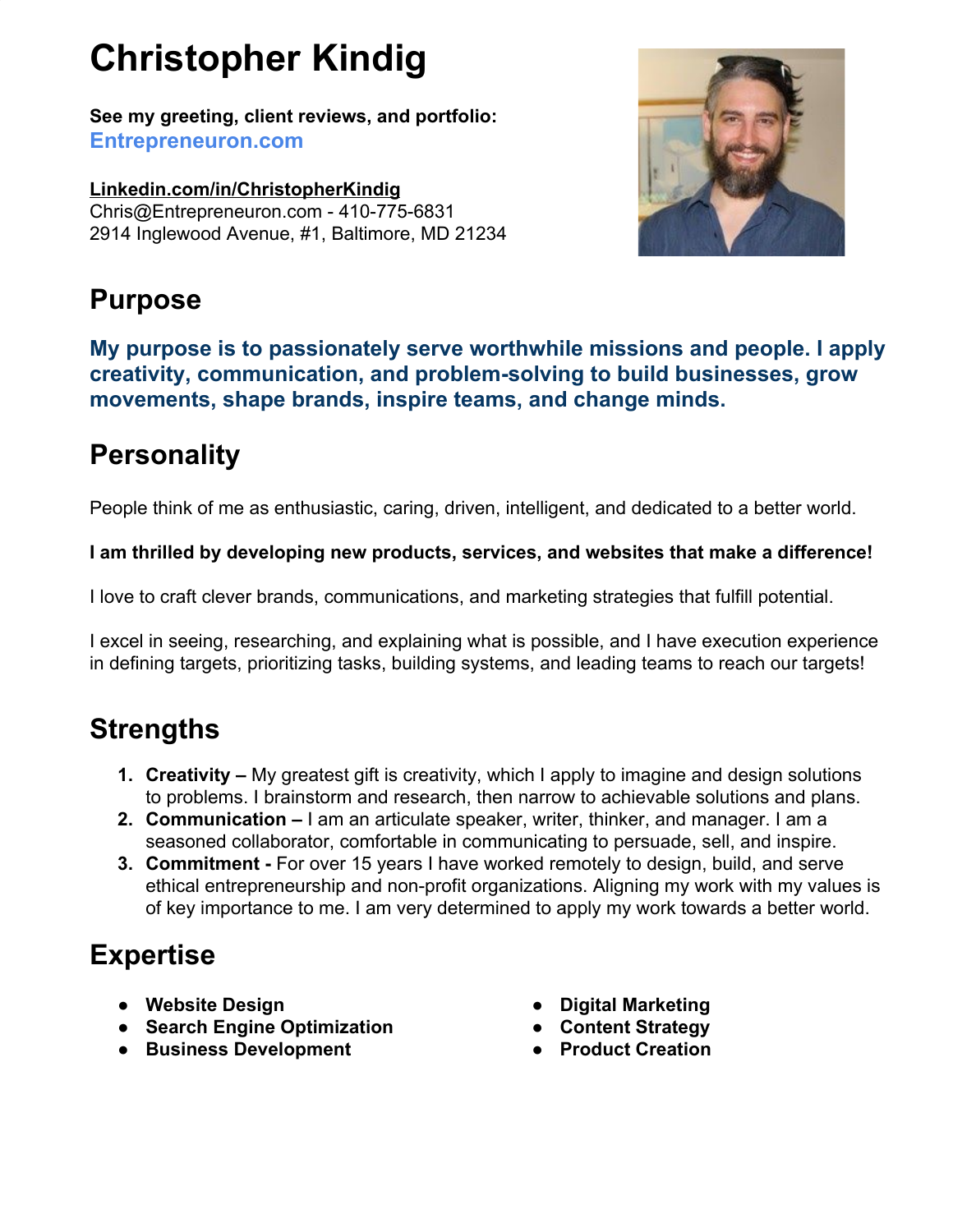# **Experience**

#### **Digital Marketing & Website Design** - **[Entrepreneuron](http://www.entrepreneuron.com/)** - 2012-Today

- **Marketing Services** define business objectives, then design and build websites, marketing funnels, systems, communications, SEO, ads, and analytics to reach them.
- **Entrepreneurship Services** research, analyze, and develop business strategies, invent new streams of income, streamline operations, and decision making support.

#### **Marketing Director** - **Ortus [Academy](http://www.ortusacademy.com/)** - July 2019-April 2020

- **Website** design, build, and improve website so that it aligns with marketing goals.
- **Funnels** create digital offerings and drip campaigns to turn traffic into conversions.
- **Content** research and develop social, blog, newsletter, and video content plans.
- **SEO** select and implement keywords based on intent, volume, and competition.
- **Ads -** plan ad campaigns around buyer intent, geography, and cost effectiveness.

#### **Operations Director** - **Elemental [Education](http://www.elemental-education.com/)** - Aug 2018-Now

- **Strategy** Create and manage budgets, agendas, priorities, systems, and reports.
- **Offerings -** Develop concepts, research opportunities, develop assets, and line up logistics to sell learning based products and services for schools and families.
- **Education** Develop learning tools, games, presentations, characters, and stories to teach elementary age children about environmental principles and technologies.
- Marketing Develop and execute marketing strategy, including social media schedule, partnership opportunities, press, and marketing copy as needed.
- **Website** Design and construct website to accomplish brand and business priorities.
- **Information** Build and enhance info systems to effectively market and operate.
- **Branding** Developed brand name, logo, story, and messaging to position company.
- **Design**  Create graphics as needed, or hire and manage professional designers.
- **Projects** provide research, brainstorming, setup, and administrative support on business matters including Sales, Finance, Legal, Billing, Hiring, Partnerships, etc.

#### **Operations Director** - **Foundation for Intentional [Community](http://www.ic.org/)** - 2012-2019

- **Executive Team:** Contribute support, decisions, and coordination to Executive Team and Oversight Committee. Develop reports and budgets for Board meetings.
- **Staff Leadership:** Design job descriptions, find applicants, conduct interviews, hire talent, and onboard. Responsible for most operations decisions and Staff oversight.
- **Finances:** Organized operations into 5 business segments in budget to effectively manage and grow. Lead initiative to clean up Balance Sheet and to simplify accounts.
- **Fundraising:** key collaborator to 3 successful crowdfunding campaigns. Grew Membership sales by integrating into online offerings. Fundraising strategy support.
- **Marketing Strategy:** coordinated newsletter schedule, administered and managed social media and blog, and created marketing partnerships and strategies.
- **Website Manager:** Led total overhaul of ic.org to be more user-friendly, manageable, profitable, and highly trafficked. Lead web development of updates to online offerings.
- **IT Manager:** advised on, set up, and supported software and information systems.
- **● Product Development:** formulated over 20 new media products with high margins. Designed plans and managed teams and services to produce, market, and distribute.
- **Media Distribution:** digitize magazines, books, films, and added into new markets.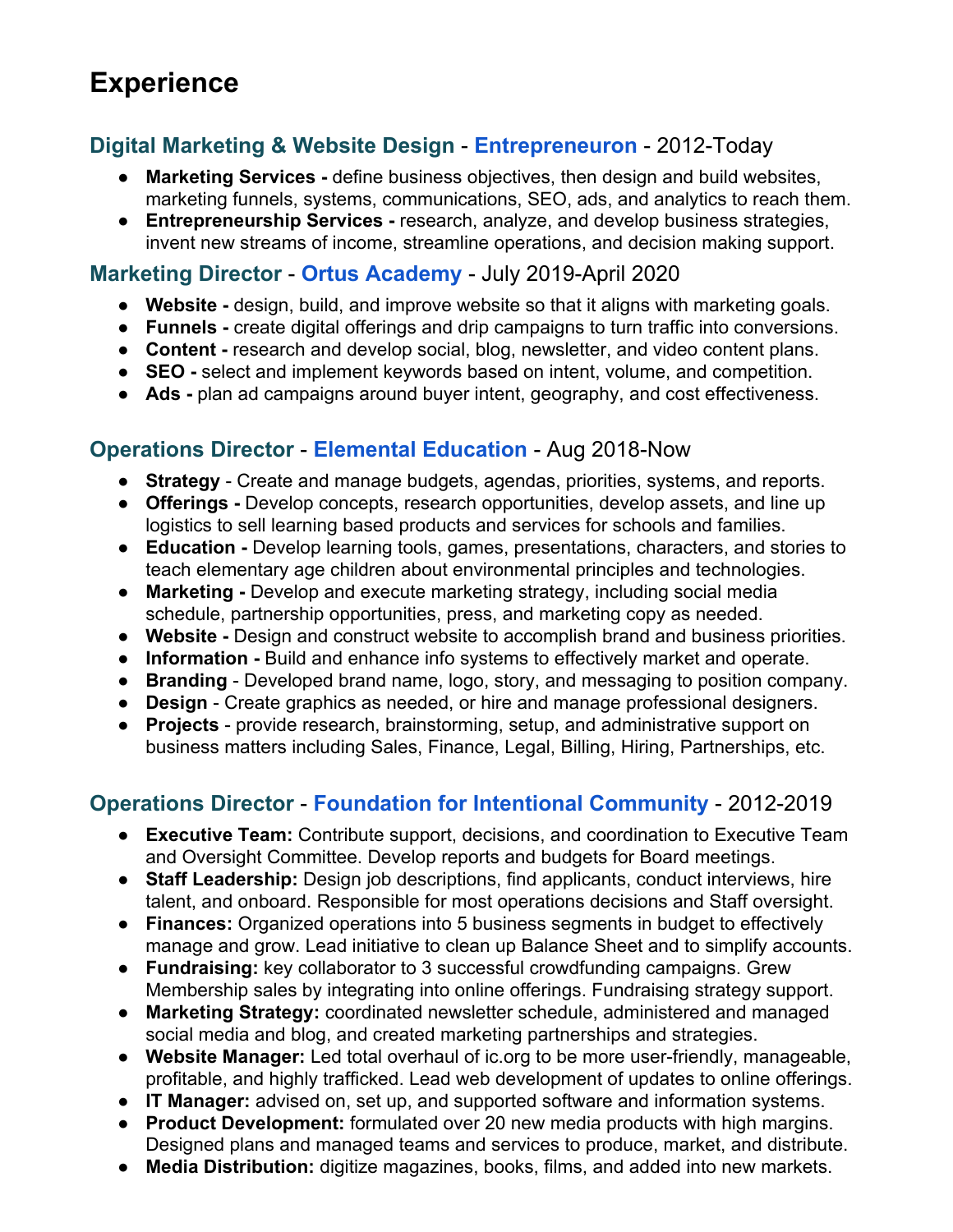- **● E-Commerce:** Built online store and doubled income from \$30,000 to \$60,000 over 5 years. Added subscription products with auto-renewal option. Developed coupons and group discounts, added new products and packages, and set up affiliate program.
- **Cut Expenses:** Cut \$4,000 annual loss in distribution inefficiencies, plus \$2,000 in payment processing fees. Reduced inventory glut by 50% through sales and policies.

#### **Operations & Business Director** - **Global [Ecovillage](http://www.ecovillage.org/) Network** - 2015-2018

- **Executive Support:** Provide decision-making, management, planning, and special project leadership and support to Executive Director and Executive Team.
- **Business Design:** Develop business models, product and service offerings, marketing strategy, and structures to launch Education and Consultancy enterprises.
- **Business Development:** Provide strategic analysis, research, negotiation, and networking to evaluate values matched partnerships, opportunities, and enterprises.
- **Operations:** Establish strategies, systems, and policies to identify, track, and complete organizational targets, and to support the Executive Team and Staff.
- **● Team Development:** Develop job descriptions, review applicants, administer interviews, select talent, onboard, and craft employment contracts and policies.
- **Budget:** Create and maintain the annual Budget. Monitor, evaluate, and advise on performance against budget. Create 5 Year Plan, Projections, and Annual KPIs.
- **Financial Management:** Provide guidance to Finance Director and ED on payment policies, approving expenditures, banking, financial information systems, etc.
- **Marketing:** Provide insight, analytics, planning, and management for marketing strategies including newsletters, social media, and search engine optimization.
- **SEO:** Research Keywords, apply SEO to site, and administer Google Adwords Grant.

#### **IT Director** - **Global [Ecovillage](http://www.ecovillage.org/) Network** - 2015-2018

- **IT Strategy:** Develop priorities and plans for websites and online offerings.
- **IT Management:** Improve IT operations and impacts by managing the strategy, staff, and budget, while incorporating executive, departmental, and regional feedback.
- **Project Management:** for funded projects, define priorities, set milestones, and manage assets so that critical objectives are met and reports provided in timelines.
- **Website:** Advocated for, fundraised for, then hired and managed Senior Developer to completely overhaul website. Consolidated and simplified design, content, + structure.
- **Systems:** ensure IT systems are selected and set up well, and functioning properly.
- **Budgeting:** analyze and project IT finances, including fixed costs and new initiatives. Identify and work on areas where costs can be saved, and incomes can be created.
- **Staffing:** Refine job descriptions, conduct interviews, evaluate, hire, and onboard.
- **Fundraising:** Draft project proposals and budgets to win IT funding applications.
- **● Partnerships:** Manage, seek, and negotiate strategic alliances with partners.

#### **Advertising Manager** - **Foundation for Intentional [Community](http://www.ic.org/)** - 2012-2018

- **Grew Ad Sales:** Brought in annual revenue in first quarter! Quadrupled Ad Business.
- **Developed Offerings:** Simplified and invented new Ads, Packages, and Specials.
- **● Built Systems:** Eliminated Accounts Receivables using new software and policies.
- **Customer Service:** Served clients with technical support, analytics, and ad advice.
- **List Marketing:** Served thousands of clients, built and marketed to newsletter list.
- **● Trained Successor:** Selected, hired, trained, and supported an apt replacement.